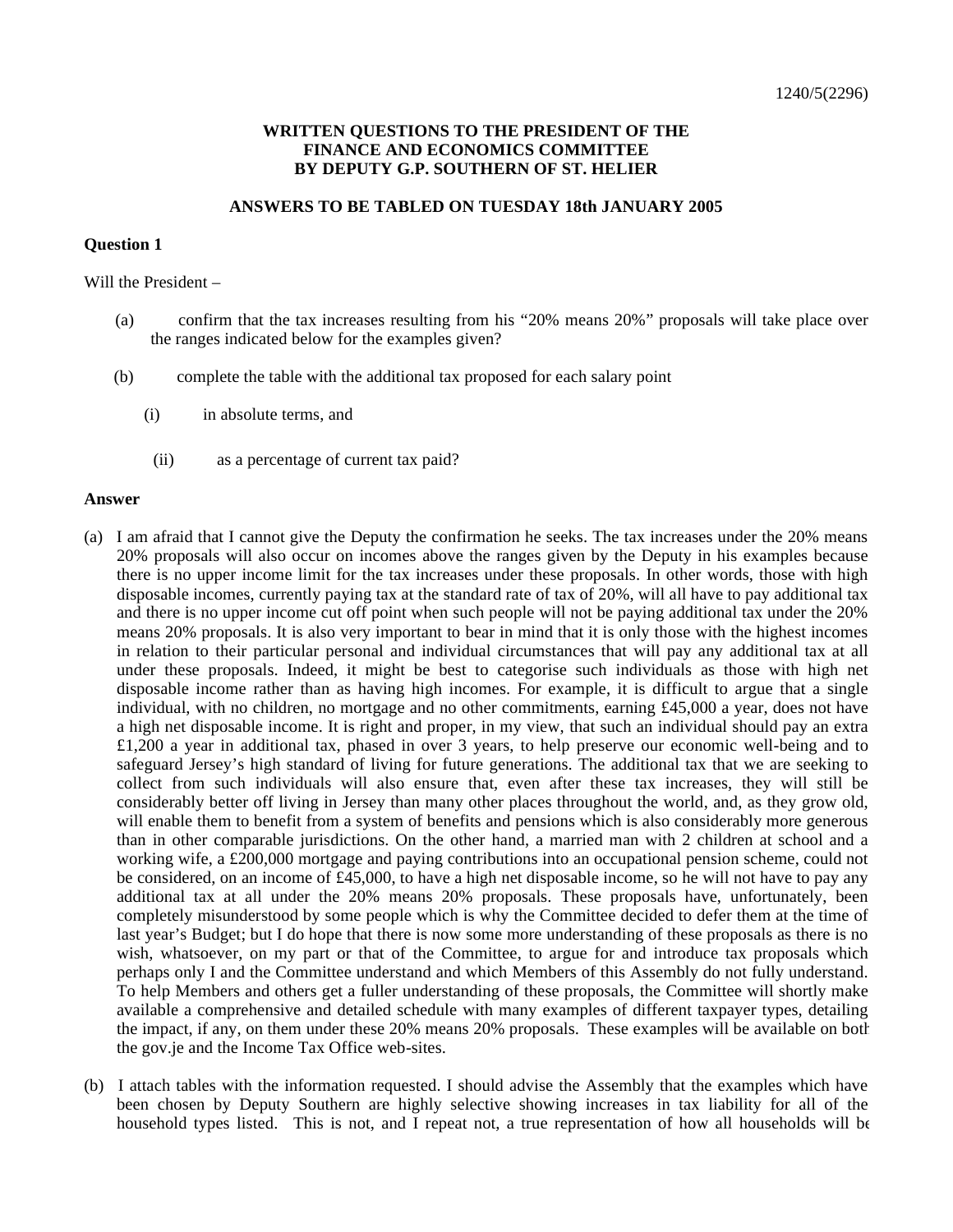affected by the proposals. I must emphasise that 70% of households in Jersey will not be affected by these proposals. In order to demonstrate this more clearly, I attach, as an annex, further examples of how households may be affected by the proposals, which give a more representative picture. As I have already said, an extensive and comprehensive schedule will shortly be made available on the States website.

| Salary £ | Year | £ Additional Tax from 2005 | % increase from 2005 |
|----------|------|----------------------------|----------------------|
| 30,000   | 2006 | 324.60                     | 6.76                 |
|          | 2007 | 324.60                     | 6.76                 |
|          | 2008 | 324.60                     | 6.76                 |
|          |      |                            |                      |
| 37,500   | 2006 | 400.00                     | 6.35                 |
|          | 2007 | 800.00                     | 12.70                |
|          | 2008 | 849.60                     | 13.49                |
|          |      |                            |                      |
| 42,500   | 2006 | 400.00                     | 5.48                 |
|          | 2007 | 800.00                     | 10.96                |
|          | 2008 | 1,199.60                   | 16.43                |
|          |      |                            |                      |
| 100,000  | 2006 | 400.00                     | 2.13                 |
|          | 2007 | 800.00                     | 4.26                 |
|          | 2008 | 1,200.00                   | 6.38                 |

SINGLE No children No mortgage

MARRIED No children No mortgage Wife earning

| Salary £ | Year | £ Additional Tax from 2005 | % increase from 2005 |
|----------|------|----------------------------|----------------------|
| 85.550   | 2006 | 873.33                     | 6.03                 |
|          | 2007 | .746.67                    | 12.05                |
|          | 2008 | 2,619.90                   | 18.08                |

SINGLE PARENT 1child £120,000 Mortgage (interest rate 5. 3%)

| Salary $\mathbf f$ | Year | £ Additional Tax from 2005 | % increase from 2005 |
|--------------------|------|----------------------------|----------------------|
| 60,000             | 2006 | 1,290.67                   | 15.88                |
|                    | 2007 | 1,489.40                   | 18.32                |
|                    | 2008 | 1,489.40                   | 18.32                |
|                    |      |                            |                      |
| 94,000             | 2006 | 1,290.67                   | 8.65                 |
|                    | 2007 | 2,581.33                   | 17.29                |
|                    | 2008 | 3,869.40                   | 25.92                |

MARRIED 2 children £120,000 mortgage (interest rate 5. 3%) Wife earning

| Salary £ | Year | £ Additional Tax from 2005 | % increase from 2005 |
|----------|------|----------------------------|----------------------|
| 80,000   | 2006 | 1,436.20                   | 12.93                |
|          | 2007 | 1,436.20                   | 12.93                |
|          | 2008 | 1,436.20                   | 12.93                |
|          |      |                            |                      |
| 100,000  | 2006 | 1,630.67                   | 10.79                |
|          | 2007 | 2,836.20                   | 18.77                |
|          | 2008 | 2,836.20                   | 18.77                |
|          |      |                            |                      |
|          |      |                            |                      |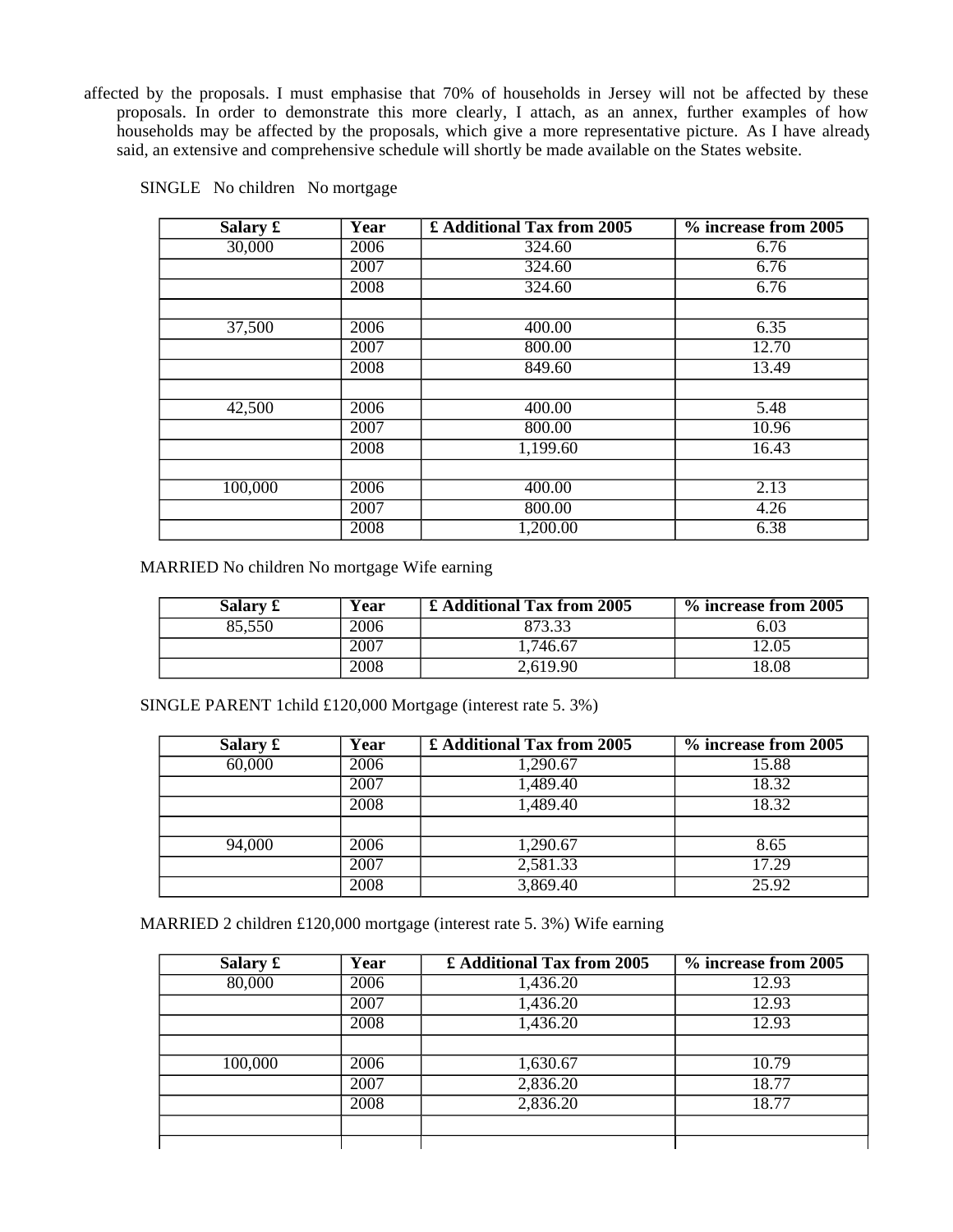| 129,370 | 2006 | 1,630.67 | 777<br>.        |
|---------|------|----------|-----------------|
|         | 2007 | 3,261.33 | 15.54           |
|         | 2008 | 892.00   | າາ າາ<br>ے تہ ک |

| Salary $\pounds$ | Year | £ Additional Tax from 2005 | % increase from 2005 |
|------------------|------|----------------------------|----------------------|
| 80,000           | 2006 | 1,139.40                   | 11.11                |
|                  | 2007 | 1,139.40                   | 11.11                |
|                  | 2008 | 1,139.40                   | 1.11                 |
|                  |      |                            |                      |
| 146,000          | 2006 | 1,913.33                   | 8.16                 |
|                  | 2007 | 3,826.67                   | 16.31                |
|                  | 2008 | 5,740.00                   | 24.47                |

MARRIED 2 children £200,000 mortgage (interest rate 5. 3%) Wife earning

# **Question 2**

Will the President inform members whether any further progress has been made in the Committee's attempts to recover the tax lost from non-Jersey resident shareholders via a 'look-through' mechanism, and if not, will he -

- (a) explain what additional measures the Committee proposes to put in place to raise the additional £20 million required? and,
- (b) assure members that the Committee will not propose that the level of a Goods and Services Tax be raised above the 5% currently indicated?

# **Answer**

I assume that the question in part (a) is referring to some form of withholding tax on non-finance sector, nonresident shareholders rather than a 'look-through' mechanism. The'look-through' arrangements are only intended to apply to Jersey resident shareholders.

(a) I can confirm that the Committee has indeed spent considerable effort in investigating whether a selective tax could be implemented which would help restore a Jersey tax liability to Jersey for non-finance sector companies that are owned by non-resident shareholders. These companies will be subject to a zero corporate profit tax rate in Jersey. I wish to emphasise that most, if not all, of these companies will not be paying less tax in future; they will merely be paying the same amount of tax but in another jurisdiction rather than in Jersey. Any additional tax liability imposed on them will usually be an additional cost of doing business in Jersey.

In developing any additional taxes that would apply to these companies, but would not impose additional costs on either Jersey owned companies or financial services companies, and which would meet nondiscrimination requirements, any new tax must be applicable to all companies. However, by making payment of this new tax off-settable against any Jersey corporate profits tax liability, and capping it at a maximum of 10% of profits, it would be possible to ensure that no additional tax liability would fall to Jersey-owned companies, or financial services companies. It is also necessary to ensure that non-trading Jersey companies which form the corporate vehicles for the customers of the international financial services provided in Jersey do not acquire a tax liability. If they did, Jersey would become uncompetitive in much of its main export market.

Broadly speaking three possible options have been identified: a tax based on number of employees, total cost of payroll, or on property occupied (some form of commercial rate). Whilst all three options are technically feasible in terms of implementation, they all suffer from undesirable economic consequences for the people of Jersey. To varying degrees they would be likely to lead to job losses, and increases in prices locally.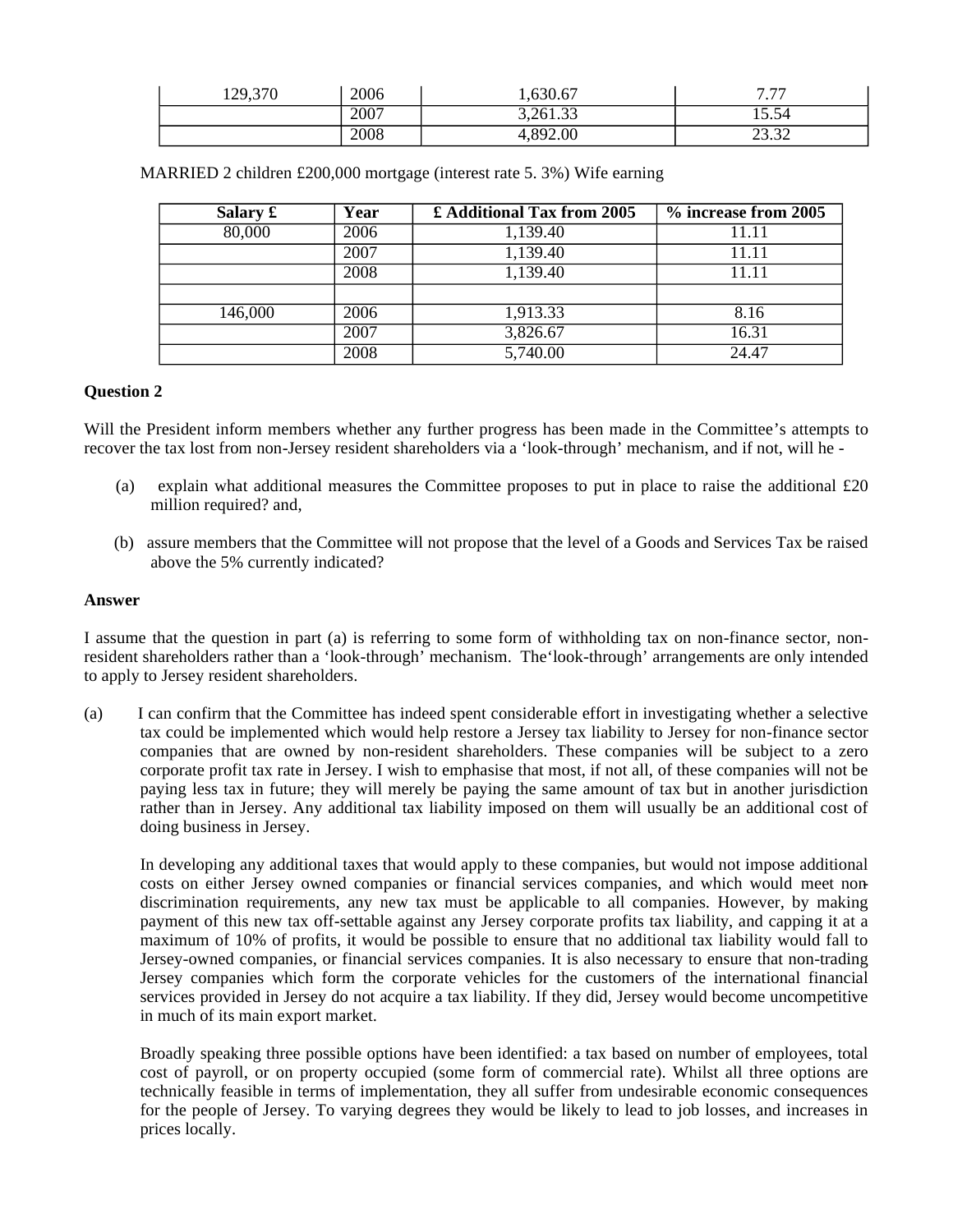In addition the technical complexity of all three taxes, which would have to be both capped and offsettable, so as not to impact adversely on locally owned businesses, would, unfortunately make them relatively easy to avoid.

Not only that, but there is a possibility that the damage to the competitive environment may disadvantage Jersey residents more than any additional tax revenue generated. Furthermore, it is estimated that the maximum level of tax revenue that could be raised from any one of the three options under consideration is in the order of £5 million to £6 million per annum.

I should advise the Assembly that the figure of some £20 million to £25 million previously quoted is misleading. Following further extensive research, the Committee is now advised that the reduction in tax revenues from non-finance sector, non-resident companies, as a result of the move to 0/10% is in the order of £10 million to £12 million, and not £20 million to £25 million. The reason for the revision to this estimate is that the original estimate included around £10 million to £12 million of tax revenues from a small number of specialist non-resident, non-finance companies, which will be leaving the Island before 2008 for reasons unconnected to the move to 0/10%. In the initial calculations this tax revenue was incorrectly included in the amount that would be lost as a result of 0/10%. In reality, whilst it will still be lost, it would be lost irrespective of the change.

Final decisions on which of the three options, if indeed any, are in the best interests of the Island have yet to be made. However, the Committee will advise the Assembly of its views when it lodges its fiscal strategy proposals.

(b) As for the possible introduction of a Goods and Services Tax (GST), I can assure Members that the Committee is determined that the rate should be as low as possible, even if possible below a rate of 5%.

The Committee is also determined that not only should GST be introduced at a low rate, but also that this rate should be guaranteed not to increase for a number of years.

However, I would like to take this opportunity to make it clear that the reason we are making these proposals is because, like it or not, the Island must balance its books; we must, as an Island, pay for the services we receive from the States. We are moving to 0/10% because this*minimises* the loss of tax from corporate profits, and maintains the economic foundation of the Island, i.e. the financial services sector. Without the financial services sector the loss of tax revenue would be much greater, and the economic activity on the Island to support our public services would be considerably smaller, implying much higher tax rates if States services were to be maintained.

The question is, therefore, not one of introducing GST because it is, in itself, a good thing. It is because to maintain government spending on such things as health, education, pensions and the like, more tax revenue is required because it is no longer possible, in this internationally competitive world, to get the financial services sector to pay as much as it did. It will still pay a lot, and the tax paid by Jersey residents will still be low compared to the benefits they receive. But if we try to maintain the current levels of tax they will simply re-locate, taking their jobs and their corporate tax with them, which is just what Guernsey and the Isle of Man would like.

The real issue is whether GST is a better, or worse, way of raising the additional revenue compared to the other alternatives such as payroll taxes, income taxes, or other taxes paid by Jersey residents. The question is not really whether 5% is the right rate, but what is the rate, and coverage, required to generate the income needed to pay for States' services. I would prefer lower taxes to higher taxes, but I would also prefer paying more taxes to ensure that the States can continue to function, to continue to provide education, health and other services to our people and, such things as, continued assistance to those on low incomes. To pretend that these services can, somehow, be provided for nothing, is tantamount to putting one's head in the sand.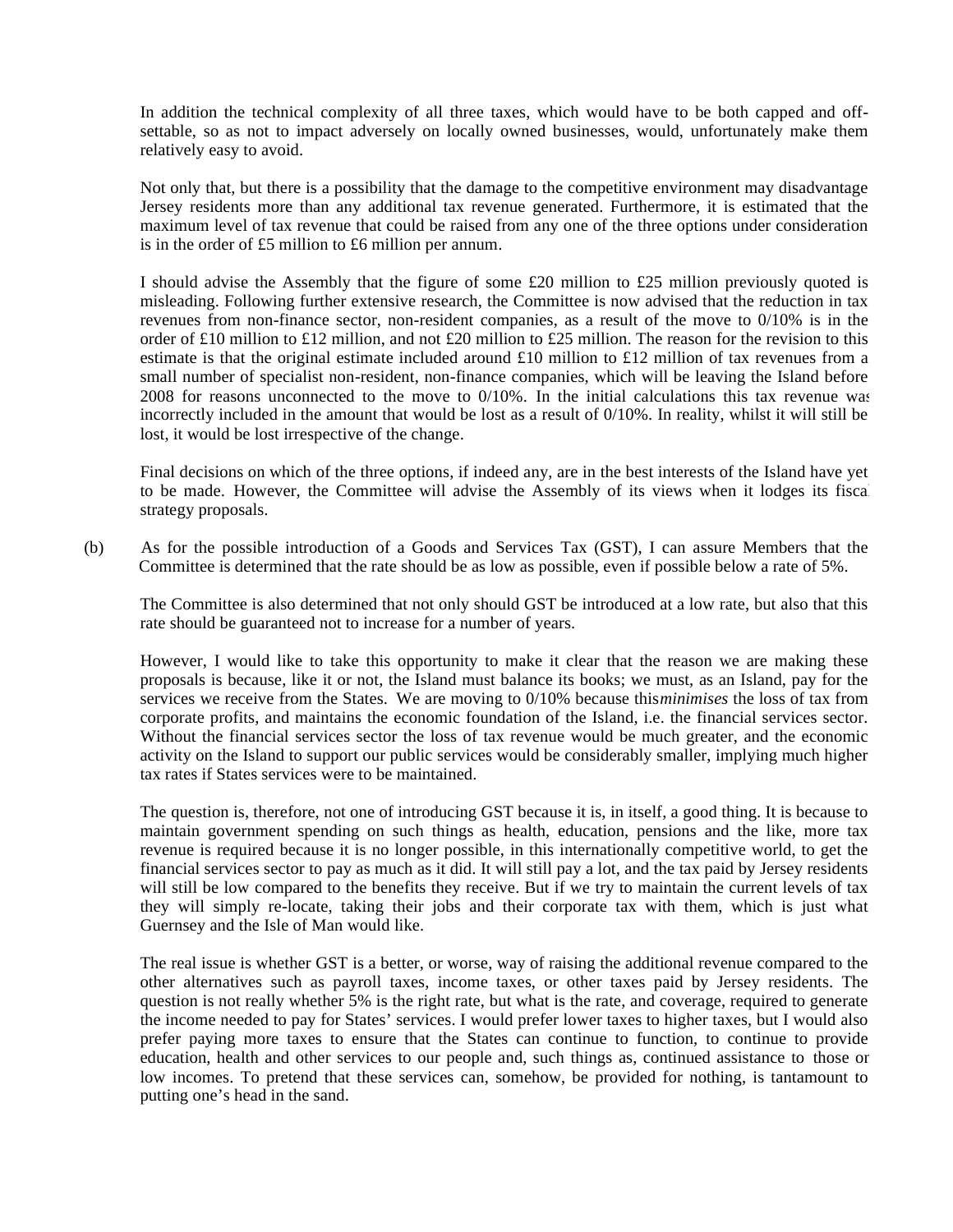| <b>Description of</b><br>Household                                           | Household<br>income | <b>Total tax</b><br>due for<br>2005 | 2005<br><b>Effective</b><br>rate | Tax paid<br>after full<br>implement-<br>ation of<br>20% means<br>20% (2008) | <b>Effective</b><br>rate after<br>full<br>implement-<br>ation of 20%<br>means 20%<br>(2008) | 2008<br><b>Increase</b><br>in tax<br>paid<br>from<br>2005 | $\frac{0}{0}$<br><b>Increase</b><br>from<br>2005 | 2008<br><b>Increase</b><br>in<br>effective<br>rate from<br>2005 |
|------------------------------------------------------------------------------|---------------------|-------------------------------------|----------------------------------|-----------------------------------------------------------------------------|---------------------------------------------------------------------------------------------|-----------------------------------------------------------|--------------------------------------------------|-----------------------------------------------------------------|
| Single, no<br>children, no                                                   | £25,500             | £3,900                              | 15.3%                            | £3,910                                                                      | 15.3%                                                                                       | £10                                                       | 0.2%                                             | 0.0%                                                            |
| mortgage                                                                     |                     |                                     |                                  |                                                                             |                                                                                             |                                                           |                                                  |                                                                 |
| Single, no<br>children, no<br>mortgage<br>Single, no                         | £30,000             | £4,800                              | 16.0%                            | £5,125                                                                      | 17.1%                                                                                       | £325                                                      | 6.8%                                             | 1.1%                                                            |
| children, no<br>mortgage                                                     | £37,500             | £6,300                              | 16.8%                            | £7,150                                                                      | 19.1%                                                                                       | £850                                                      | 13.5%                                            | 2.3%                                                            |
| Single, no<br>children, no<br>mortgage                                       | £42,500             | £7,300                              | 17.2%                            | £8,500                                                                      | 20.0%                                                                                       | £1,200                                                    | 16.4%                                            | 2.8%                                                            |
| Single, no<br>children, no<br>mortgage                                       | £100,000            | £18,800                             | 18.8%                            | £20,000                                                                     | 20.0%                                                                                       | £1,200                                                    | 6.4%                                             | 1.2%                                                            |
| Single, 1 child at<br>school, mortgage<br>£120,000                           | £40,000             | £4,128                              | 10.3%                            | £4,217                                                                      | 10.5%                                                                                       | £89                                                       | 2.2%                                             | 0.2%                                                            |
| Single, 1 child at<br>school, mortgage<br>£120,000                           | £50,000             | £6,128                              | 12.3%                            | £6,917                                                                      | 13.8%                                                                                       | £789                                                      | 12.9%                                            | 1.6%                                                            |
| Single, 1 child at<br>school, mortgage<br>£120,000                           | £60,000             | £8,128                              | 13.5%                            | £9,617                                                                      | 16.0%                                                                                       | £1,489                                                    | 18.3%                                            | 2.5%                                                            |
| Single, 1 child at<br>school, mortgage<br>£120,000                           | £94,000             | £14,928                             | 15.9%                            | £18,797                                                                     | 20.0%                                                                                       | £3,869                                                    | 25.9%                                            | 4.1%                                                            |
| Married, wife<br>earning, no<br>children, no<br>mortgage                     | £50,000             | £7,380                              | 14.8%                            | £7,511                                                                      | 15.0%                                                                                       | £131                                                      | 1.8%                                             | 0.3%                                                            |
| Married, wife<br>earning, no<br>children, no<br>mortgage                     | £60,000             | £9,380                              | 15.6%                            | £10,211                                                                     | 17.0%                                                                                       | £831                                                      | 8.9%                                             | 1.4%                                                            |
| Married, wife<br>earning, no<br>children, no<br>mortgage                     | £85,550             | £14,490                             | 16.9%                            | £17,110                                                                     | 20.0%                                                                                       | £2,620                                                    | 18.1%                                            | 3.1%                                                            |
| Married, wife<br>earning, 2<br>children,<br>mortgage                         | £60,000             | £7,108                              | 11.8%                            | £7,144                                                                      | 11.9%                                                                                       | £36                                                       | 0.5%                                             | 0.1%                                                            |
| £120,000<br>Married, wife<br>earning, 2<br>children,<br>mortgage<br>£120,000 | £70,000             | £9,108                              | 13.0%                            | £9,844                                                                      | 14.1%                                                                                       | £736                                                      | 8.1%                                             | 1.1%                                                            |
| Married, wife<br>earning, 2<br>children,<br>mortgage<br>£120,000             | £80,000             | £11,108                             | 13.9%                            | £12,544                                                                     | 15.7%                                                                                       | £1,436                                                    | 12.9%                                            | 1.8%                                                            |
| Married, wife                                                                |                     |                                     |                                  |                                                                             |                                                                                             |                                                           |                                                  |                                                                 |

**earning, 2**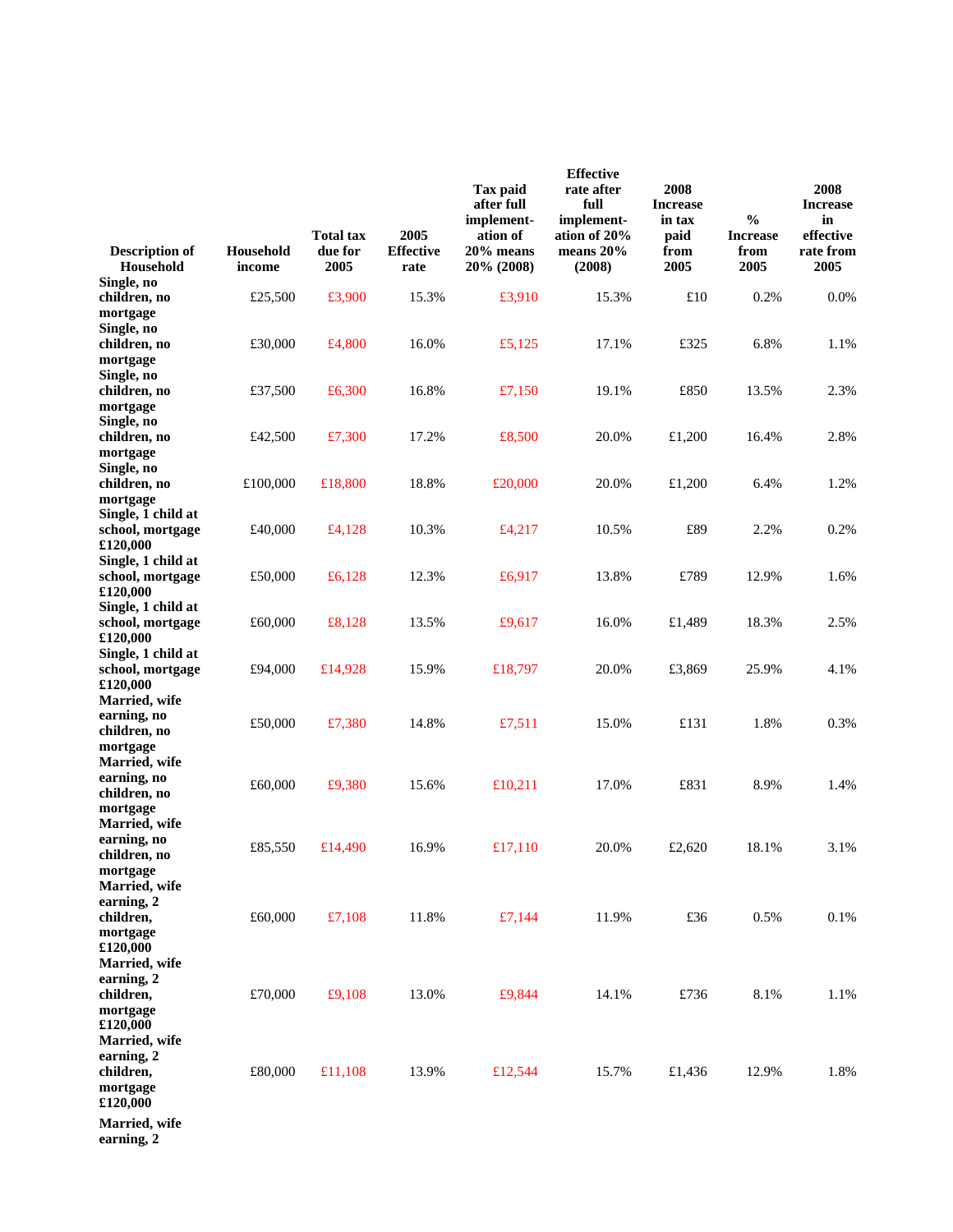| children,<br>mortgage<br>£120,000<br>Married, wife                                                                                                                                                                                                                                                                                                                                                                                                                         | £100,000 | £15,108 | 15.1% | £17,944 | 17.9% | £2,836 | 18.8% | 2.8% |
|----------------------------------------------------------------------------------------------------------------------------------------------------------------------------------------------------------------------------------------------------------------------------------------------------------------------------------------------------------------------------------------------------------------------------------------------------------------------------|----------|---------|-------|---------|-------|--------|-------|------|
| earning, 2<br>children,<br>mortgage                                                                                                                                                                                                                                                                                                                                                                                                                                        | £129,370 | £20,982 | 16.2% | £25,874 | 20.0% | £4,892 | 23.3% | 3.8% |
| £120,000<br>Married, wife<br>earning, 2<br>children,<br>mortgage                                                                                                                                                                                                                                                                                                                                                                                                           | £70,000  | £8,260  | 11.8% | £8,699  | 12.4% | £439   | 5.3%  | 0.6% |
| £200,000<br>Married, wife<br>earning, 2<br>children,<br>mortgage                                                                                                                                                                                                                                                                                                                                                                                                           | £80,000  | £10,260 | 12.8% | £11,399 | 14.2% | £1,139 | 11.1% | 1.4% |
| £200,000<br>Married, wife<br>earning, 2<br>children,<br>mortgage<br>£200,000                                                                                                                                                                                                                                                                                                                                                                                               | £90,000  | £12,260 | 13.6% | £14,099 | 15.7% | £1,839 | 15.0% | 2.0% |
| Married, wife<br>earning, 2<br>children,<br>mortgage<br>£200,000                                                                                                                                                                                                                                                                                                                                                                                                           | £100,000 | £14,260 | 14.3% | £16,799 | 16.8% | £2,539 | 17.8% | 2.5% |
| Married, wife<br>earning, 2<br>children,<br>mortgage<br>£200,000                                                                                                                                                                                                                                                                                                                                                                                                           | £110,000 | £16,260 | 14.8% | £19,499 | 17.7% | £3,239 | 19.9% | 2.9% |
| Married, wife<br>earning, 2<br>children,<br>mortgage<br>£200,000                                                                                                                                                                                                                                                                                                                                                                                                           | £146,000 | £23,460 | 16.1% | £29,200 | 20.0% | £5,740 | 24.5% | 3.9% |
| <b>Notes: Where</b><br>examples for<br>single parents are<br>given the<br>calculations<br>assume<br>additional<br>personal<br>allowance is due.<br>Where wife<br>working this<br>assumes income<br>over £4500.<br>Where child<br>allowance given<br>this assumes any<br>income in the<br>child's own right<br>does not exceed<br>£2500.<br><b>Allowable</b><br>Mortgage<br>interest<br>calculated at<br>5.3%.<br>The effective rate<br>is the percentage<br>of your income |          |         |       |         |       |        |       |      |